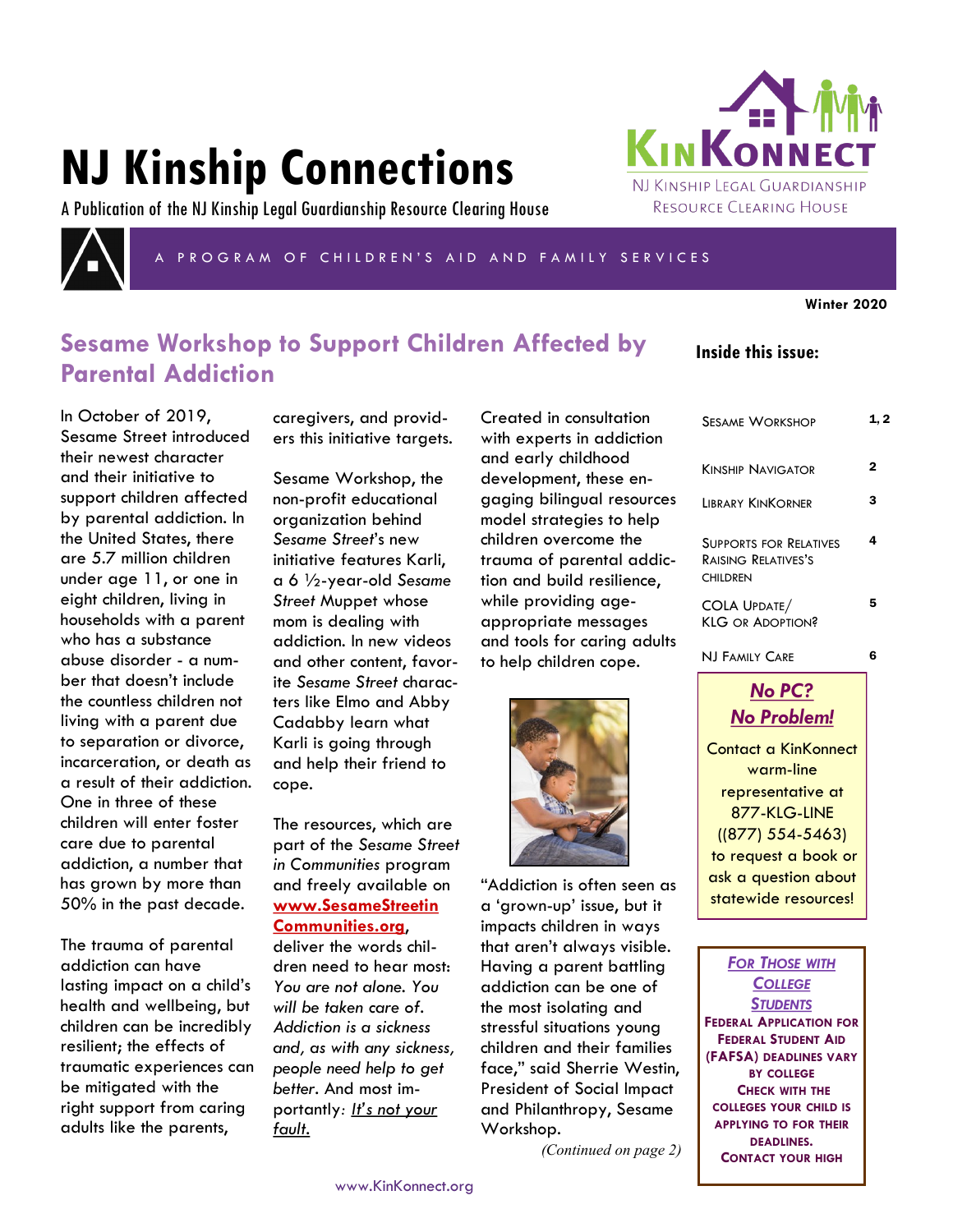

**DID YOU KNOW?**

ARE YOU CARING FOR A CHILD/GRANDCHILD WHO HAS A BEHAVIORAL ISSUE, DEVELOPMENTAL OR INTELLECTUAL DISABILITY AND/OR NEEDS SUBSTANCE ABUSE TREATMENT SERVICES?

# NJ Kinship Connections

## **Sesame Workshop (Continued from page 1)**

always been a source of comfort to children during the toughest of times, and our new resources are designed to break down the stigma of parental addiction and help families build hope for the future." Karli was first introduced in May 2019 as the face of the

"*Sesame Street* has

*Sesame Street in Communities* [foster care initia](https://www.sesameworkshop.org/press-room/press-releases/sesame-workshop-launches-new-initiative-support-children-foster-care)[tive](https://www.sesameworkshop.org/press-room/press-releases/sesame-workshop-launches-new-initiative-support-children-foster-care). With today's announcement, Karli's storyline expands to include the reason she was placed in foster care: her mother had to go away for treatment, but now she's in recovery. The new resources, which help children like Karli understand the situation

and cope with big feelings, as well as the full press release from Sesame Street can be found at: [https://www.sesamewor](https://www.sesameworkshop.org/press-room/press-releases/sesame-workshop-launches-initiative-support-children-affected-parental) [kshop.org/press](https://www.sesameworkshop.org/press-room/press-releases/sesame-workshop-launches-initiative-support-children-affected-parental)[room/press](https://www.sesameworkshop.org/press-room/press-releases/sesame-workshop-launches-initiative-support-children-affected-parental)[releases/sesame](https://www.sesameworkshop.org/press-room/press-releases/sesame-workshop-launches-initiative-support-children-affected-parental)[workshop-launches](https://www.sesameworkshop.org/press-room/press-releases/sesame-workshop-launches-initiative-support-children-affected-parental)[initiative-support](https://www.sesameworkshop.org/press-room/press-releases/sesame-workshop-launches-initiative-support-children-affected-parental)[children-affected](https://www.sesameworkshop.org/press-room/press-releases/sesame-workshop-launches-initiative-support-children-affected-parental)[parental.](https://www.sesameworkshop.org/press-room/press-releases/sesame-workshop-launches-initiative-support-children-affected-parental) 

#### CONSIDER CONTACTING PERFORMCARE:

PERFORMCARE HELPS FAMILIES ACROSS NEW JERSEY BY OFFERING SERVICES TO ELIGIBLE CHILDREN SUCH AS:

-IN-HOME THERAPY -FAMILY SUPPORT SERVICES -BEHAVIORAL SUPPORTS -MOBILE RESPONSE -CARE MANAGEMENT -OUT-OF-HOME TREATMENT -SUMMER CAMP ASSISTANCE AND MORE

**CALL** 1-877-652-7624 24 HRS A DAY / 7 DAYS A WEEK





### **Kinship Navigator Programs:**

Dial 2-1-1

By dialing 2-1-1, eligible Kinship caregivers can get help addressing immediate problems, and they will also be referred to a local New Jersey Kinship agency which will work with caregivers to access additional services.

The local kinship agencies serve three functions. First, staff from the agencies help caregivers "navigate" other forms of government assistance. Secondly, Kinship agencies determine if the caregiver's family is eligible for Kinship Navigator program benefits and help with short-term expenses for the relative child, such as furniture, moving expenses, and clothing. Finally, the Kinship agencies provide technical support and guide the family through the process of Kinship Legal Guardianship, if the caregiver wishes to make a legal commitment to the child.

*Have other Kinship-related questions? Call KinKonnect at 877-544-5463.*

Thinking about summer camp for your grandchild or relative's child(ren)? Late winter/ early spring is the best time to start your research on local camps!

Log onto our website, www.kinkonnect.org to see our camps listings and/or log onto the Kids Guide listing for a list of many NJ local camps in your area at:

http://www.kidsguidenj. com/camps/camps.html or the list of NJ State licensed youth camps by county at: https://healthapps.state.n j.us/youthcamps/camplist /county.aspx.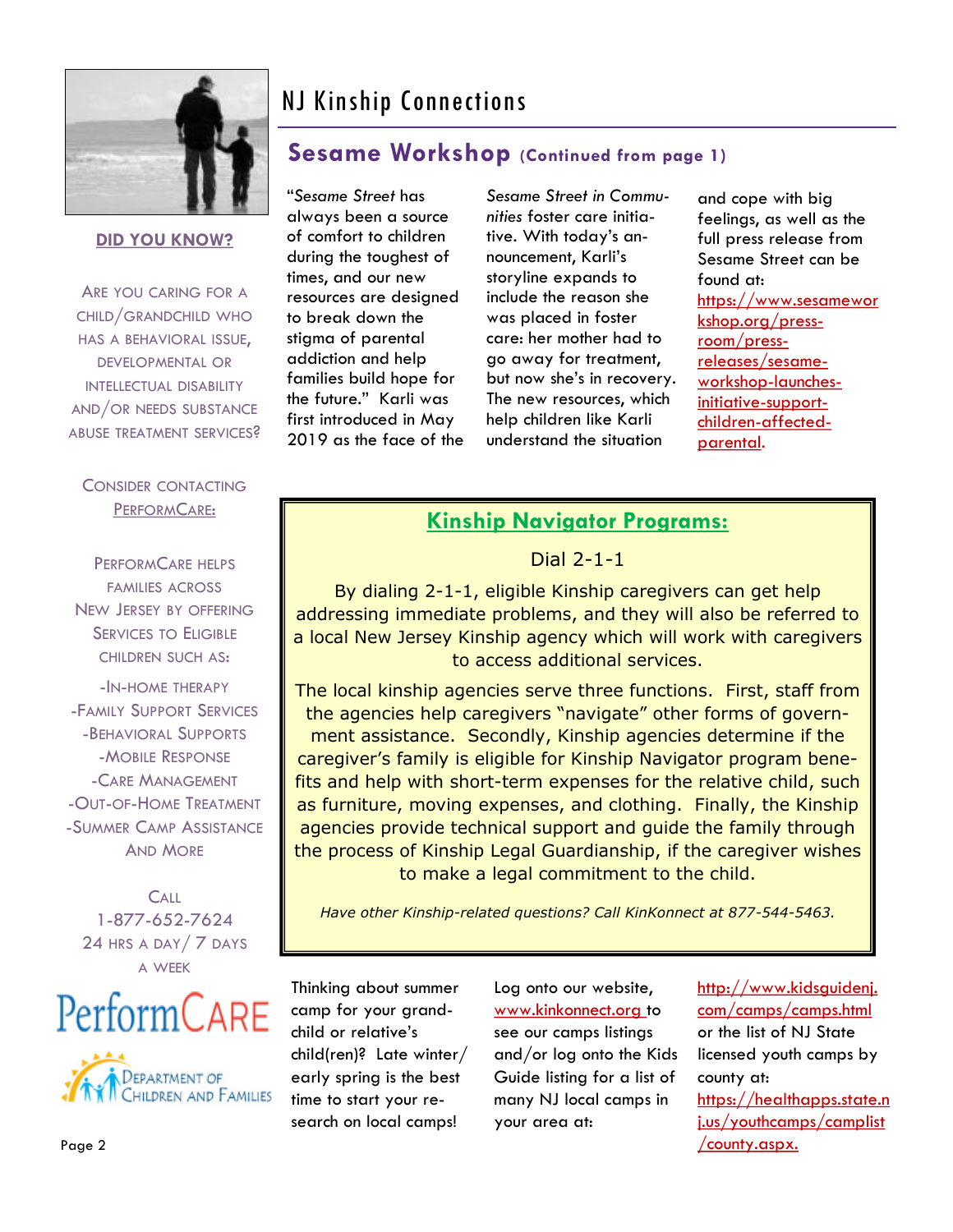# **Our Library "Kin" Korner, Book Review** *The KinKonnect Free*

*Welcome readers!* 



Hey, Kiddo: How I Lost My Mother, Found My Father, and Dealt with Family Addiction by Jarrett J. Krosoczka is a graphic novel and memoir detailing the life of the author. A New York Times bestselling author and illustrator, in this memoir, Jarrett J. Krosoczka takes the reader on the journey of his life from birth through high school graduation. Born to a single mother battling heroin addiction and raised by his grandparents in a multigenerational home, Jarrett honestly portrays his childhood and coming of age story. His cartoon-style narrative enables the reader to empathize with his ever-changing feelings toward his grandparents, parents, and life situation. Jarrett J. Krosoczka's depiction is honest and not always pretty, yet it

shows his growth and development as he establishes his own identity and comes to terms with his upbringing.

Hey Kiddo deals with relationships with grandparents, birth parents, and the support system of family and friends. Through his art, which became his key to survival, Jarrett's story becomes relatable to anyone being raised in a kinship care relationship. This cartoon-style memoir is the perfect match for the teen and young adult reader and for the older reader, a chance to empathize and truly understand. As stated on the book's back cover, Hey Kiddo is "A true story about how complicated the truth can be."



Sometimes It's Grandmas and Grandpas Not Mommies and Daddies by Gayle Byrne, illustrated by Mary Haverfield, is a beautiful children's book. The main character is a

girl being loved and nurtured by her grandparents. She describes vividly the natural ways she feels her grandparents support and love. But she also wonders about her parents. Her grandparents realize this and help her to see that they can do all the things that Mommies and Daddies can do too. The author's note at the end of the book details how she felt raising her granddaughter without books to describe their unique circumstances. She writes, "I knew the child cuddling in my lap had a valid and valuable story too. And that story was nowhere to be found in any of the books in the library or bookstore. It was a story that needed to be written and I knew from living in this different kind of family that I could write this different kind of story." To borrow these or others books, please call or e-mail us at:

little girl who lives with her Nonnie and Poppy in a loving and supportive home. Each page is filled with beautiful photos of the little

warmline@kinkonnect.org.



# *Lending Library*

*Call us to borrow a book! 1-877-KLG-LINE (1-877-554-5463)*

*www.kinkonnect.org We have many Kinship books!* 

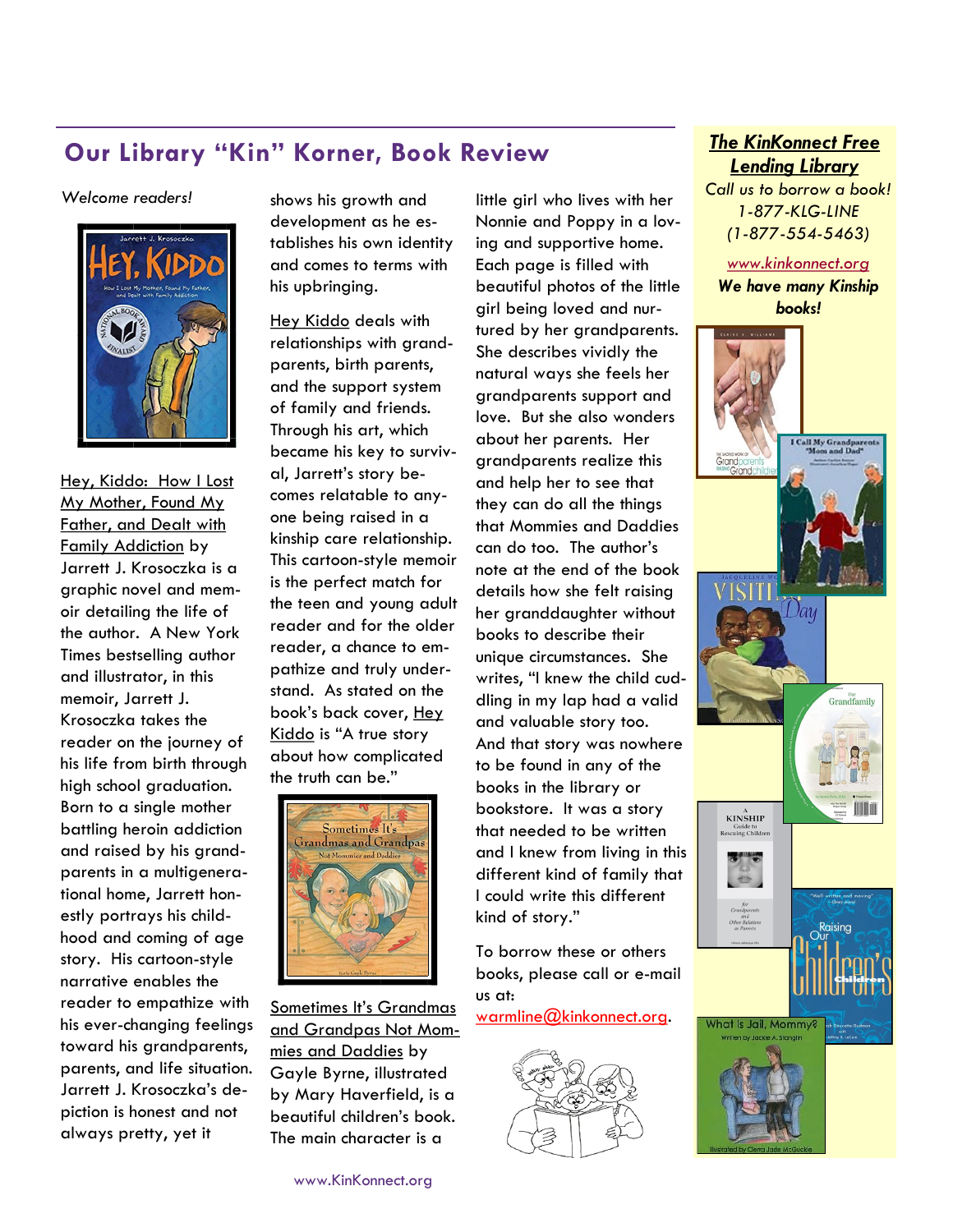

# NJ Kinship Connections

### **Supports for Relatives Raising Relative's Children**

#### **DID YOU KNOW?**

IN ADDITION TO THE RESOURCES INCLUDED ON THIS PAGE, THE DIVISION OF CHILDREN AND FAMILIES NJ CHILDREN'S SYSTEM OF CARE (CSOC) ALSO SERVES:

-CHILDREN AND ADOLESCENTS WITH EMOTIONAL AND BEHAVIORAL HEALH CARE CHALLENGES AND THEIR FAMILIES

- CHILDREN WITH DEVELOP-MENTAL AND INTELLECTUAL DISABILITIES AND THEIR FAMILES

- CHILDREN WITH SUBSTANCE ABUSE ISSUES AND THEIR FAMILIES

FOR INFORMATION CALL 1-877-652-7624.



Are you raising your grandchild, niece/ nephew or other relative? The below services may help you find some emotional support and help answer some of your questions and gain additional confidence.

**embrella (formally Adoptive Family Services- FAFS):** Most NJ counties offer support groups for those who are adoptive parents, currently licensed foster parents and/or Kinship Legal Guardians (KLG) through the Division (DCP&P). To locate a group in your area,

contact embrella at 1-800-222-0047 or visit their website at www.embrella.org.

**Grandparents Raising Grandchildren Monthly Support Group:** Family Support Org. of Bergen County;Meetings in Englewood, NJ. 201- 796-6209 Ext. 102.

**Grandparents Support Group** sponsored by the Family Partners of Morris and Sussex Counties. 973-940-3194.

**Kinship Legal Guardian Program**, Family Service Bureau of Newark, 973- 412-2056.

**Family Support Organizations (FSO's) and/or Family Success Centers**  may offer parent/ grandparent support groups. Visit www.state. nj.us/dcf/families/ support/support/or contact us at 877-KLG-LINE to find a support group near you.

**Caregiver Connections, A Program of Family Connections.** Free inhome counseling for Essex County seniors over 65 and caring for a relative. Contact Miriam at [mtaunean@family](mailto:mtaunean@familyconnectionsnj.org) [connectionsnj.org](mailto:mtaunean@familyconnectionsnj.org) or for more information visit www.familyconnectionsnj. org.

**Rutgers Cooperative Extension–** Grandparents Raising Grandchildren Program, Cape May. Meets monthly, 609-465-5115 Ext. 3609 for details.

If you obtained KLG through the Division (DCP&P) and need some counseling, consider contacting one of the following agencies and ask about their free KLG counseling services:

Bergen, Passaic and Essex Counties : Children's Aid and Family Services, 201-740-7124

Middlesex, Sub. Essex and Union Counties: Family and Children's Services, 908-352-7474

Atlantic, Burlington, Camden, Cape May, Cumberland, Gloucester and Salem Counties: Oaks Integrated Care, 609-953- 5714

Hunterdon, Mercer, Middlesex, Monmouth, Ocean and Somerset Counties: Children's Home Society, 609-695- 6274

Hudson County: Catholic Charities, Dioceses of Newark Family Resource Center, 201-798-9900

Atlantic, Burlington, Camden, Cape May, Cumberland, Gloucester and Salem Counties: Acenda Integrated Health, 844- 422-3632

Family Intervention Services (FIS) serving these counties: Essex: 973- 324-7880 Morris: 973- 586-5243 Passaic: 973- 523-0089 Sussex: 973- 940-0105

Need other resources? Contact the KinKonnect Warm line at 877-KLG-LINE (877-554- 5463) or log onto www.kinkonnect.org.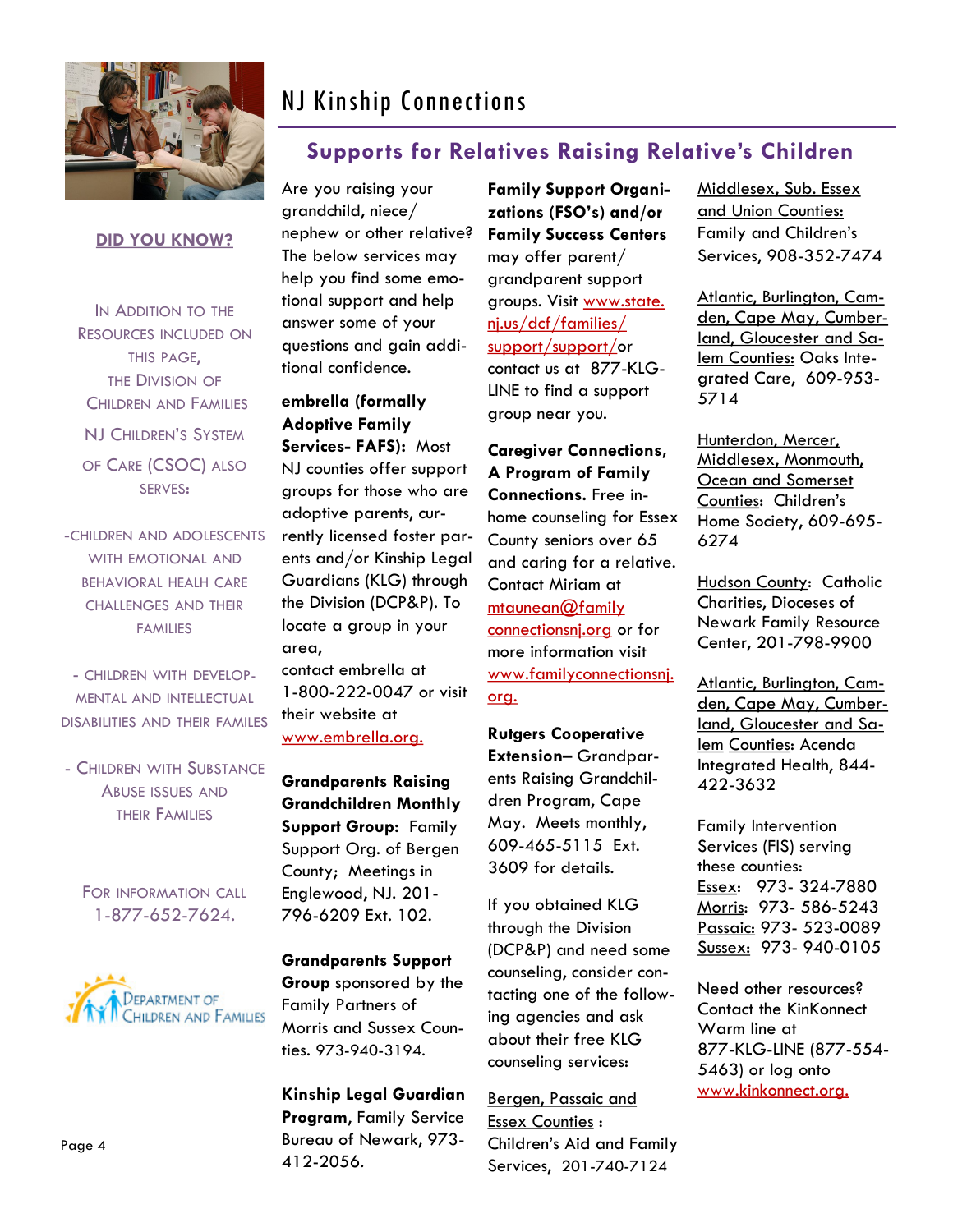#### **Cost-of-Living Adjustments (COLA) Update for 2020**

Starting in January 2020, a 1.6 percent cost-of-living adjustment (COLA) began with benefits payable to more than 63 million Social Security beneficiaries as well as over 8 million beneficiaries who receive Social Security Income (SSI) benefits. Some of the same people receive both Social Security and SSI benefits. The maximum amount of earnings subject to the Social Security tax (taxable maximum) increased from \$132,900 to \$137,700 in 2020.

The earnings limit for workers who are younger than "full" retirement age (age 66 for people born in 1943 through 1954) increased to \$18,240. (Social Security deducts \$1 from benefits for each \$2 earned over \$18,204.)

The earnings limit for people turning 66 in 2020 increased to \$48,600. (Social Security deducts \$1 from benefits for each \$3 earned over \$48,600 until the month the worker turns age 66.) There is no limit on earnings for workers who are

"full" retirement age or older for the entire year.

For more information on the Cost of Living Increase, please visit: [https://www.ssa.gov/](https://www.ssa.gov/news/cola/) [news/cola/](https://www.ssa.gov/news/cola/) and/or https://www.ssa.gov/ oact/COLA/cbb.html.





*SUICIDE PREVENTION*

*Did you know . . .* 

*\* 1 in 13 high school students have tried to commit suicide*

*\* 1 in 6 high school students have thought about it*

*\* Depression is a major cause of suicide attempts*

*If you or your child is in crisis, help is available!*

> *National Suicide Prevention Lifeline: 1-800-273-8255*

*New Jersey Hopeline: 1-855-654-6735*

*PerformCare: 1-877-652-7624*



Deciding between KLG or adoption? Here are some of the differences to help in your decision process. In adoption, parental rights are terminated and adoptive parents have all the rights and responsibilities for the child. In KLG, birth parents rights are not terminated and birth parents retain the right to visit (subject to restrictions by the court), to consent to the adoption of the child, to con-

sent to the child's name

# **KLG or Adoption?**

change, and to petition the court to vacate the Kinship Legal Guardianship arrangement and seek custody back. The birth parents are also required to pay child support. In adoption, birth parents obligations for financial support stop upon adoption finalization and the child then has the right to inheritance from his/her adoptive parents. In KLG, the child has no right to inheritance unless outlined in the care-

giver's will. When a child turns 18, KLG automatically terminates while adoption is permanent and forever.

For more information and to read the full comparison outlined by "Perspectives on the Use of Kinship Legal Guardianship" sheet: https:// kinkonnect.org/wpcontent/ uploads/2018/04/ klg at a glance 2013. pdf or contact our KinKonnect Warmline.